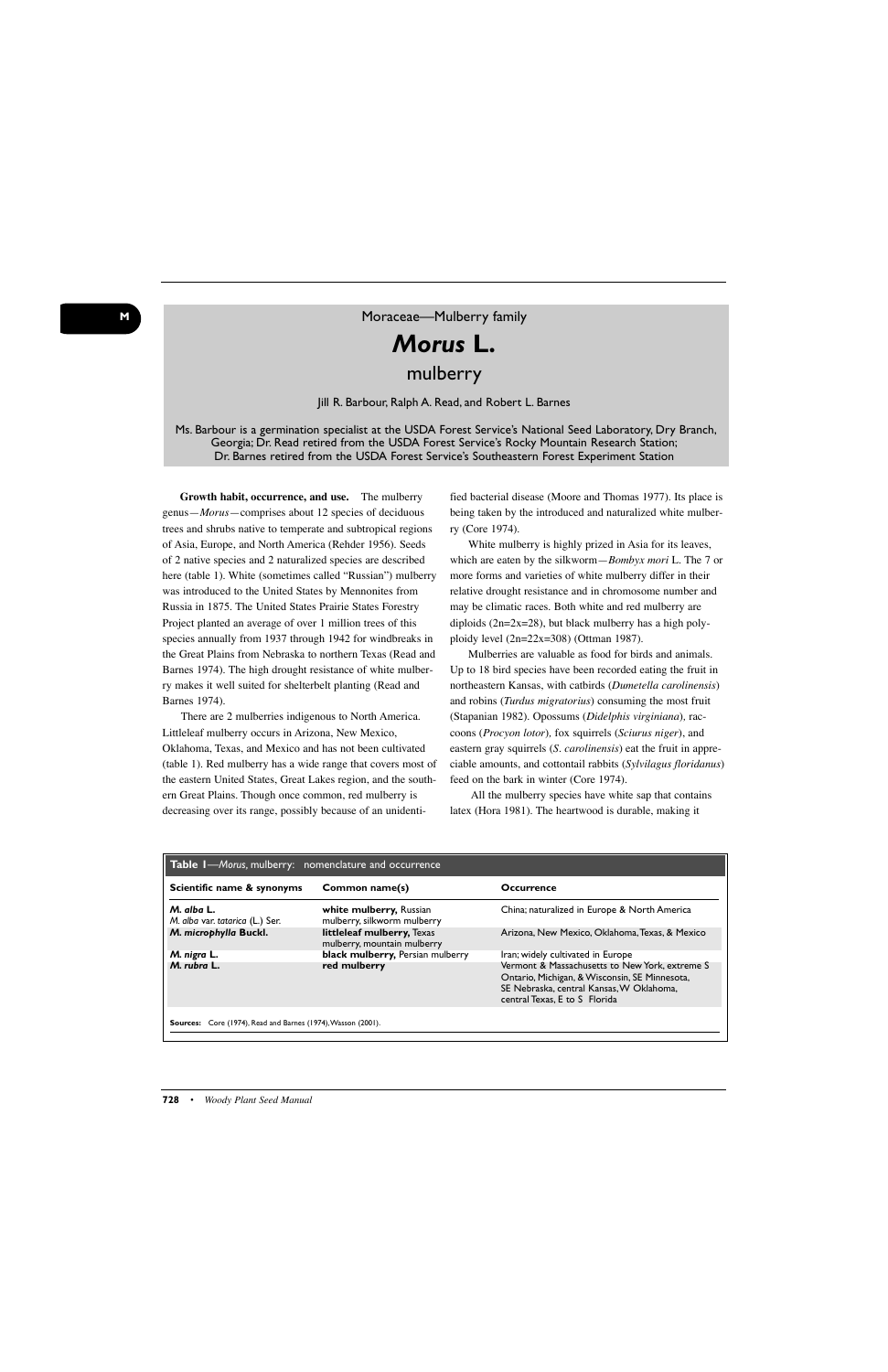usable for fenceposts. Other specialty products include farm implements, cooperage, furniture, interior finish, and caskets (Burns and Honkala 1990).

**Flowering and fruiting.** Mulberry plants are normally dioecious, but they can also be monoecious on different branches of the same plant. The pendulous pistillate (female) and staminate (male) catkins are arranged on spikes and appear in April and May (Rehder 1956). The pistillate catkins in white mulberry are 0.5 to 2 cm long and staminate catkins are 2.5 to 4 cm long (FNAEC 1997; Radford and others 1968). The pistillate catkins in red mulberry are 1 to 3 cm long and the staminate catkins are 3 to 5 cm long (Radford and others 1968).

The green, female flowers have 4 sepals, 1 pistil that is 2-parted at the top, and a 2-locular ovary positioned above the floral organs. The ovary is about 2 mm long (Radford 1968). The style in white mulberry is red-brown and 0.5 to 1 mm long; the styles in red and littleleaf mulberries are whitish and about 1.5 mm long (FNAEC 1997). All mulberries have hairy stigmas. On the average, 44% of the pistillate inflorescences are parthenocarpic, with seedless fruits being somewhat smaller than seeded fruits (Griggs and Iwakiri 1973). Some varieties—such as Illinois everbearing mulberry, a cross between red and white mulberries—do not produce seeds (Reich 1992).

The male flowers are green tinged with red and have 4 sepals and 4 stamens; the filiform filaments vary from 2.7 mm in white mulberry to 3 to 3.5 mm in red mulberry (FNAEC 1997). The anthers open longitudinally (Fernald 1970). The sepals are pubescent and vary from 1.5 mm long in white mulberry to 2 to 2.5 mm in red mulberry (FNAEC 1997).

According to Griggs and Iwakiri (1973), the mulberry ovary is similar to that of other fleshy drupaceous fruits both morphologically and in growth pattern; therefore, the seed should be classified as a drupelet rather than an achene or nutlet. In the development of the mulberry fruit, the calyx adheres to the ovary and becomes an accessory part of the drupelet.

The multiple fruit is composed of many small, closely appressed drupelets (figure 1). Cultivated fruits are about 2 cm long, but fruits from native-grown trees are usually less than 1 cm long and have a cylindrical shape (Hora 1981). White mulberry fruits measure 1.5 to  $2.5 \times 1$  cm, littleleaf mulberry fruits, 1 to 1.5 cm long, and red mulberry fruits, 1.5 to 6 x 1 cm (FNAEC 1997).

Red mulberry bears on the average 50 multiple fruits per branch and yields about 8.6 fruits/g or 8,600 fruits/kg (3,900 fruits/lb) (Burns and Honkala 1990; Griggs and Iwakiri

**<sup>M</sup> Figure 1**—*Morus*, mulberry: fruit and leaves of *M. alba*, white mulberry (**left**) and *M. rubra*, red mulberry (**right**).



1973; Halls 1973). Mature trees can produce about 3.7 hl (10 bu) of fruit (Reich 1992). Open-grown trees produce up to about 7 times the amount of fruits per plant than do trees growing in the understory (Halls 1973).

Each fruit contains a dozen or more small drupelets (figures 2 and 3) that have thin, membranous coats and endocarps (stones) (Griggs and Iwakiri 1973). White mulberry yields about 10.7 to 32.0 drupelets per fruit, whereas red mulberry yields 10.7 to 30.0 drupelets per fruit (Stapanian 1982). Red mulberry seeds ("stones") are 2.8 mm long and 1.8 mm wide, white mulberry seeds are 2 to 3 mm long, and littleleaf mulberry seeds are about 2 mm long (FNAEC 1997). Red and littleleaf mulberry seeds are yellowish, whereas white mulberry seeds are light brown. Seed yield is up to 22 g/tree for open-grown plants and up to 3 g/tree for understory plants (Halls 1973). Seed embryos are curved, with cotyledon tips nearly touching the radicle (figure 3).

Fruits ripen and drop from the trees during the months of June to August (table 2), though they are often dispersed by birds and animals. Fruiting season can be extended by applying plenty of water during the summer months (Reich 1992). Varieties differ in size and color of ripe fruit (figure 1 and table 3) and vary in taste from insipid to sweet. The fruits stain everything they touch, so that planting mulberries along patios, sidewalks, driveways, and parking lots is NOT recommended (Reich 1992). Large fruit crops appear nearly every year on white mulberry in the Great Plains (Read and Barnes 1974) (table 3). Seed bearing begins at about 5 years of age for white mulberry, 2 years for opengrown red mulberry, and 4 years for red mulberry in the understory (table 3) (Halls 1973). In forest stands, optimum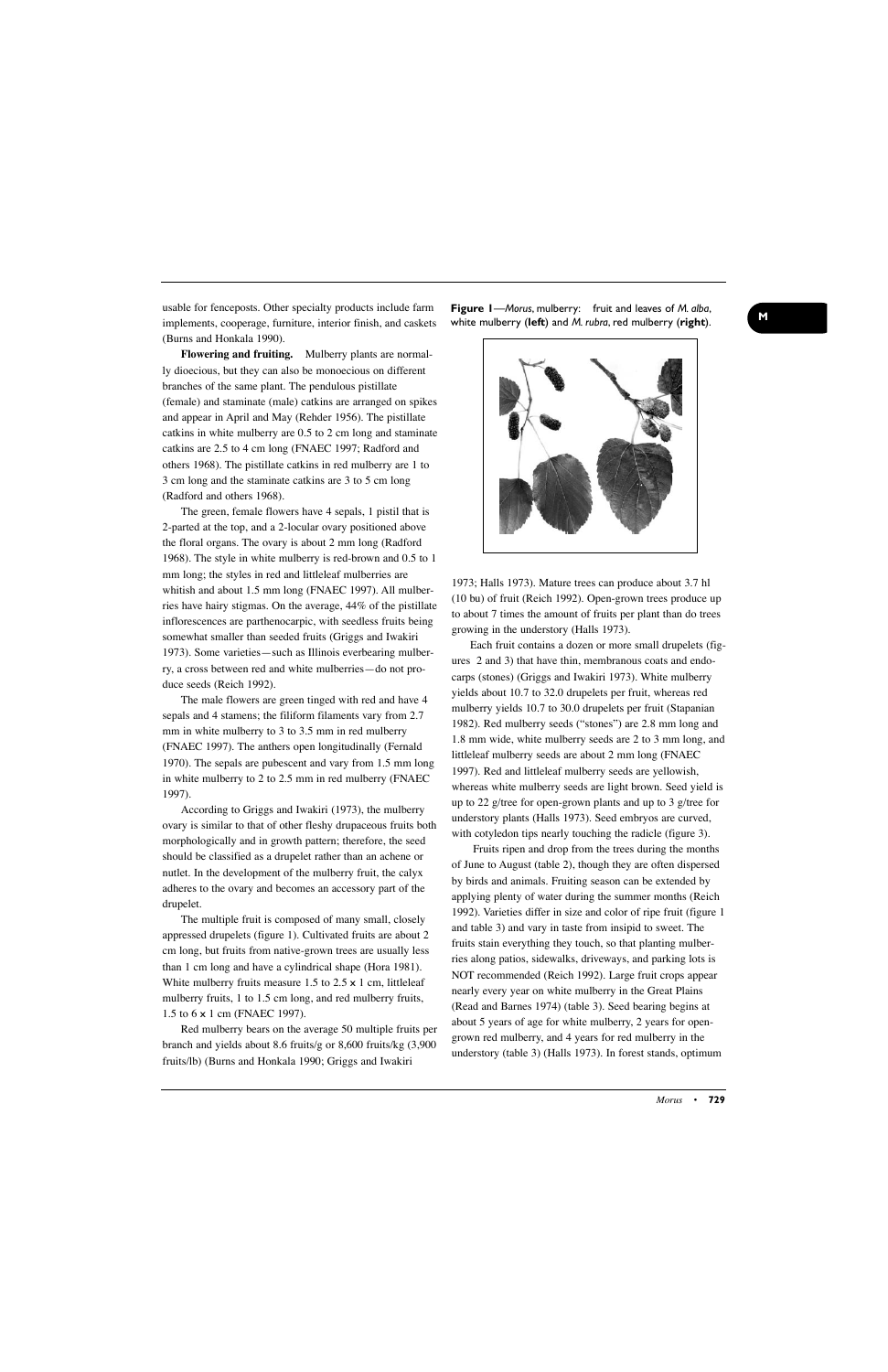

**Figure 2**—*Morus alba*, white mulberry: longitudinal

**Figure 3**—*Morus rubra*, red mulberry: cleaned seeds.



seed-bearing age is 30 to 85 years; the maximum being 125 years (Lamson 1990).

**Collection of fruits.** Before the fruits are collected, fruits from every tree should be sampled and checked, because mulberry fruits can develop without seeds. Ripe mulberry fruits may be collected by stripping, shaking, flailing, or waiting for them to fall from the tree onto a ground cloth. Fruits should be collected as soon as most are ripe to avoid loss to birds and animals. Seedlots of red mulberry fruits collected 4 to 5 days after falling yielded 89% germination, whereas seeds from fruits collected 1 to 2 weeks after falling reduced germination to 73% (Huffman 1996). Soaking red mulberry seeds in water for 48 and 72 hours reduced germination to 56 and 33%, respectively, making it advisable to not soak seeds for more than 24 hours (Huffman 1996). Seedlots from white mulberry fruits collected in early July that were cleaned and sown immediately showed 75% germination (Dirr and Heuser 1987). Fresh fruits, placed in tubs, can be stored in a cooler at 3 to 5 °C for up to 2 weeks without harming the seeds. Forty-five kilograms (100 lb) of fresh fruit of either species yields from 0.9 to 1.4 kg (2 to 3 lb) of clean seeds (Read and Barnes 1974) (table 4).

**Extraction and storage of seeds.** Fresh fruits are usually soaked in water and run through a macerator, where pulp and empty seeds are skimmed or floated off. If the fruits are not sufficiently ripe, soaking them in water for 24 hours will aid in the maceration. Fermentation at moderate indoor temperatures for 1 to 2 days before maceration facilitates extraction and improves viability of white mulberry seeds (Taylor 1941). A more efficient method is to spread the fruits on a clean floor, allow them to soften at room temperature for 4 to 5 days and then run them through a seed macerator with the water adjusted so that only the pulp goes through (the plate should be adjusted to 4 mm) (Engstrom

| <b>Species</b> | Location        | <b>Flowering</b> | <b>Fruit ripening</b> |  |
|----------------|-----------------|------------------|-----------------------|--|
| M. alba        | E US            | May              | July-Aug              |  |
|                | Nebraska        | May              | June-Aug              |  |
|                | <b>Oklahoma</b> | Apr              | Late May-June         |  |
| M. microphylla | SW US           | Apr-May          | June-Aug              |  |
| M. rubra       | E US            | Apr-May          | June-Aug              |  |

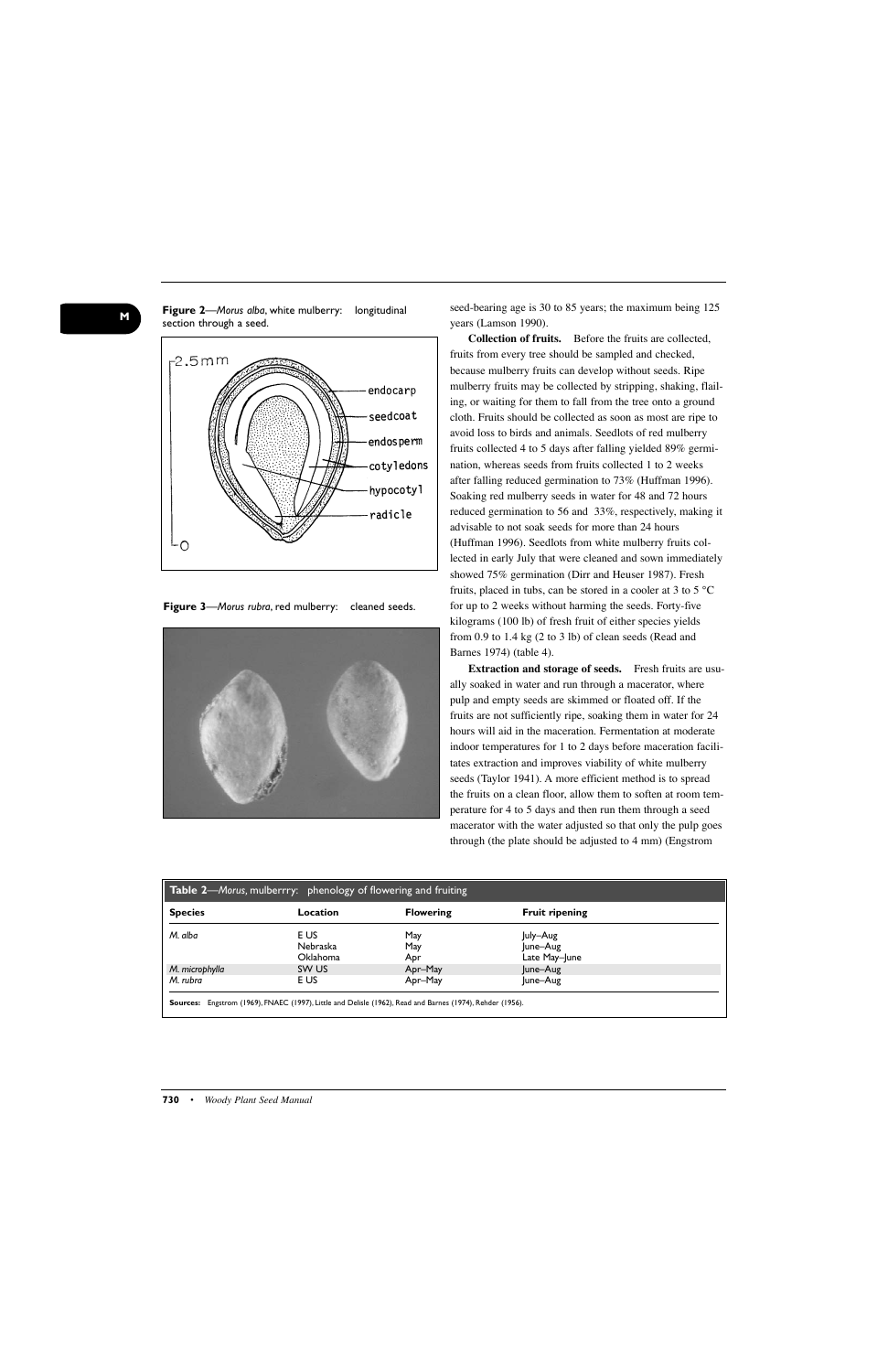|                | Height at    | Year first<br>cultivated | Minimum<br>seed-bearing<br>age $(yr)$ | Years<br>between<br>large crops | Fruit ripeness criteria |                                |
|----------------|--------------|--------------------------|---------------------------------------|---------------------------------|-------------------------|--------------------------------|
|                | maturity (m) |                          |                                       |                                 | <b>Preripe color</b>    | <b>Ripe color</b>              |
| M. alba        | $3 - 14$     | 1700s                    |                                       |                                 | White                   | White, pinkish, or purplish    |
| M. microphylla | 7.5          | —                        |                                       | $\hspace{0.05cm}$               | Dark green              | Red, purple, or black          |
| M. nigra       | 10           | 1548                     |                                       | Yearly                          | Greenish red            | Purple to black                |
| M. rubra       | 12           | 1629                     | 10                                    | $2 - 3$                         |                         | Dark red, dark purple to black |

1969). The now-clean seeds remain. Small samples may be cleaned by rubbing the fruits gently through a 2.4-mm (#6) round-hole screen and floating off the pulp (Read and Barnes 1974). A 1% lye solution can be used to remove any sticky pulp left on the seeds after maceration.

Cleaned seeds should be spread to air-dry in the shade, then cleaned by fanning before storage or use. Lightweight trash and seeds can be removed with a gravity table (Myatt and others 1991). Subfreezing temperatures of –23 to –18 °C are recommended for storage of dry mulberry seeds (Engstrom 1969). Numbers of seeds per weight are listed in table 4.

**Pregermination treatments.** Germination of untreated seeds in the laboratory may vary greatly because part of each collection may consist of seeds with dormant embryos and impermeable seedcoats (Read and Barnes 1974). Engstrom (1969) found that some seeds that had no pretreatment—but were extracted from fruits that were fermented before the seeds were extracted—did germinate completely under light at low night and high day temperatures. Fresh seeds sown in the fall are usually not pretreated (Lamson 1990). For spring-sowing, stratification in moist sand at 0.6 to 5 °C for 30 to 120 days has improved germination (Afanasiev 1942; Core 1974; Lamson 1990; Read and Barnes 1974; Taylor 1941).

**Germination tests.** The International Seed Testing Association (ISTA 1999) recommends testing mulberry seeds on top of moist blotters for 28 days at diurnally alternating temperatures of 30 °C (day) for 8 hours and 20 °C (night) for 16 hours. No pretreatment is stipulated in the rules. Germination is epigeal. Red mulberry requires light to germinate under laboratory conditions (Dirr and Heuser 1987). Germination values of red mulberry seedlots obtained from official laboratory tests vary greatly. The germination after 30 days of cold moist stratification was 88% with 95% full seeds; germination after 60 days of cold moist stratification was 1 to 66% and after 90 days it was 3 to 68% (USDA FS 2002).

Tests on pretreated seeds run on wet absorbent paper, wet sand, and mixtures of sand and peat at the same temperature regime for 15 to 45 days with a daily light period of 8 to 16 hours resulted in germination ranging from 20 to 92% (Heit 1968; Read and Barnes 1974; Taylor 1941). In a laboratory study of seeds planted in sand, red mulberry seeds exhibited very high seedling emergence at 25 °C under moderate moisture conditions (4 to 20%) but did not germinate at 5 or 10 °C (Burton and Bazzaz 1991). Seedling emergence was calculated as 75% of the final emerging seedlings divided by the number of days required to achieve 75% emergence (Burton and Bazzaz 1991).

**Nursery practice**. In fall or spring, properly pretreated mulberry seeds mixed with sand may be broadcast or sown in drills. Rows can be drilled 20 to 30 cm (8 to 12 in) apart, with 164 seeds/m (50/ft) of row, and barely covered with soil. In Oklahoma, white mulberry is sown with 65 to 82 viable seeds/m (20 to 25/ft) in a 7.5- to 10-cm (3- to 4 in) band to produce 33 usable seedlings/m (10/ft) (Engstrom 1969). One Nebraska nursery uses a seedling density of 197 to 262/m of drill (60 to 80/ft) (Korves 1969). Freshly harvested and processed white mulberry seeds have been successfully hand-sown in July at 312 seeds/m2 (29 seeds/ft2), lightly raked, rolled, and then covered with straw mulch: germination occurred 2 weeks later (Peaslee 2002).

Beds should be mulched with straw, leaves, or burlap and kept moist until germination begins. Beds should be half-shaded for a few weeks after germination, which usually begins 1 to 2 weeks after spring-sowing (Dirr and Heuser 1987). Twelve to 50% of the seeds of white mulberry should produce usable seedlings. One-year-old seedling stock is used for field planting; seedlings should be dug about 25 cm (10 in) deep with a very sharp blade—main roots are rather stout and tough (Engstrom 1969).

Bacterial canker can be serious threat to white mulberry seedlings in the southern Great Plains; however, treatment of soil with formaldehyde solution before seeding has provided